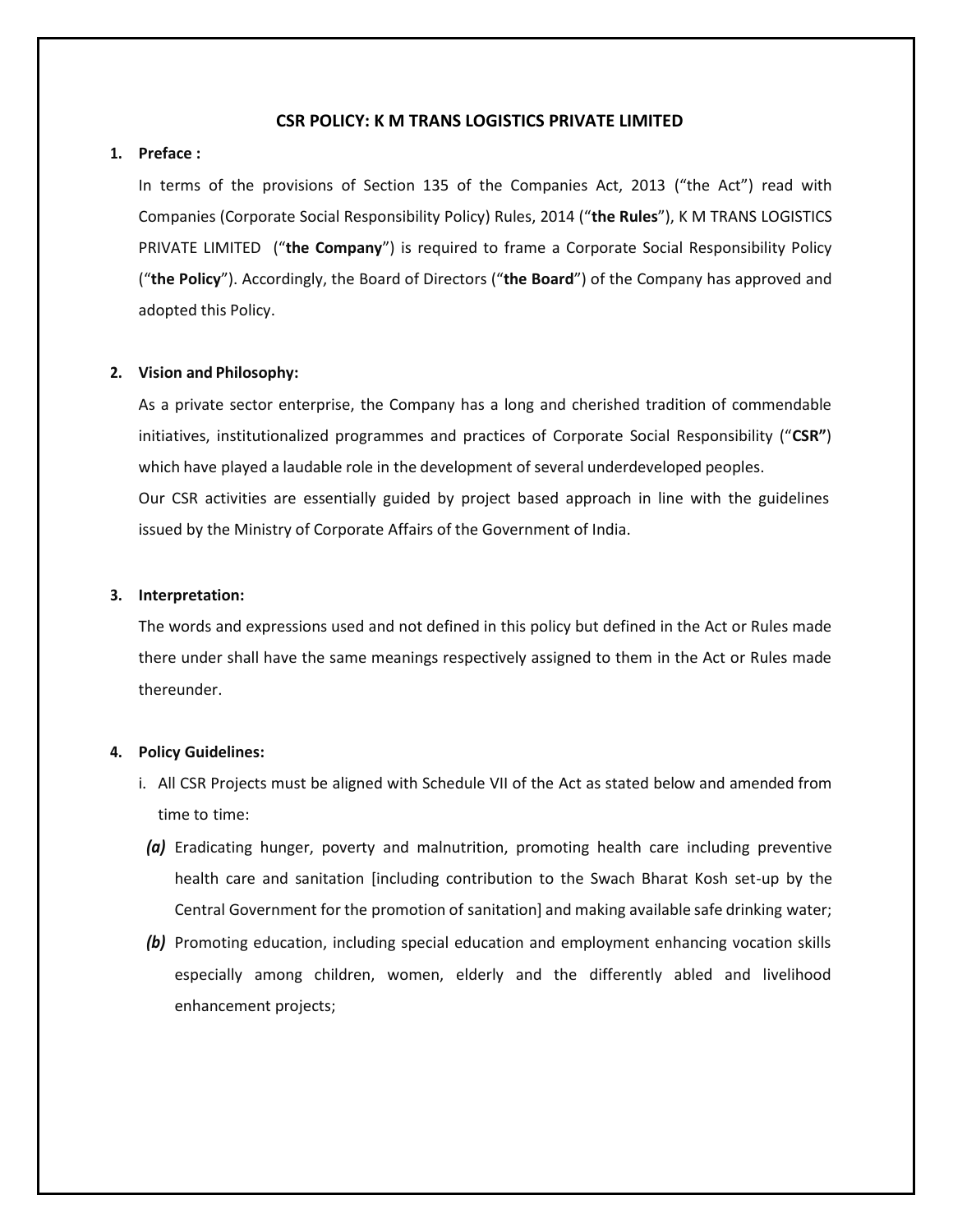- *(c)* Promoting gender equality, empowering women, setting up homes and hostels for women and orphans; setting up old age homes, day care centers and such other facilities for senior citizens and measures for reducing inequalities faced by socially and economically backward groups;
- *(d)* Ensuring environmental sustainability, ecological balance, protection of flora and fauna, animal welfare, agro forestry, conservation of natural resources and maintaining quality of soil, air and water [including contribution to the Clean Ganga Fund set-up by the Central Government for rejuvenation of river Ganga];
- *(e)* Protection of national heritage, art and culture including restoration of buildings and sites of historical importance and works of art; setting up public libraries; promotion and development of traditional art and handicrafts;
- *(f)* Measures for the benefit of armed forces veterans, war widows and their dependents, Central Armed Police Forces (CAPF) and Central Para Military Forces (CPMF) veterans, and their dependents including widows;
- *(g)* Training to promote rural sports, nationally recognized sports and Olympic sports; paralympic sports and olympic sports;
- *(h)* Contribution to the prime minister's national relief fund or Prime Minister's Citizen Assistance and Relief in Emergency Situations Fund (PM CARES Fund) or any other fund set up by the central govt. for socio economic development and relief and welfare of the schedule caste, tribes, other backward classes, minorities andwomen;
- *(i)* Contribution to incubators or research and development projects in the field of science, technology, engineering and medicine, funded by the Central Government or State Government or Public Sector Undertaking or any agency of the Central Government or State Government; and
- *(j)* Contributions to public funded Universities; Indian Institute of Technology (IITs); National Laboratories and autonomous bodies established under Department of Atomic Energy (DAE); Department of Biotechnology (DBT); Department of Science and Technology (DST); Department of Pharmaceuticals; Ministry of Ayurveda, Yoga and Naturopathy, Unani, Siddha and Homoeopathy (AYUSH); Ministry of Electronics and Information Technology and other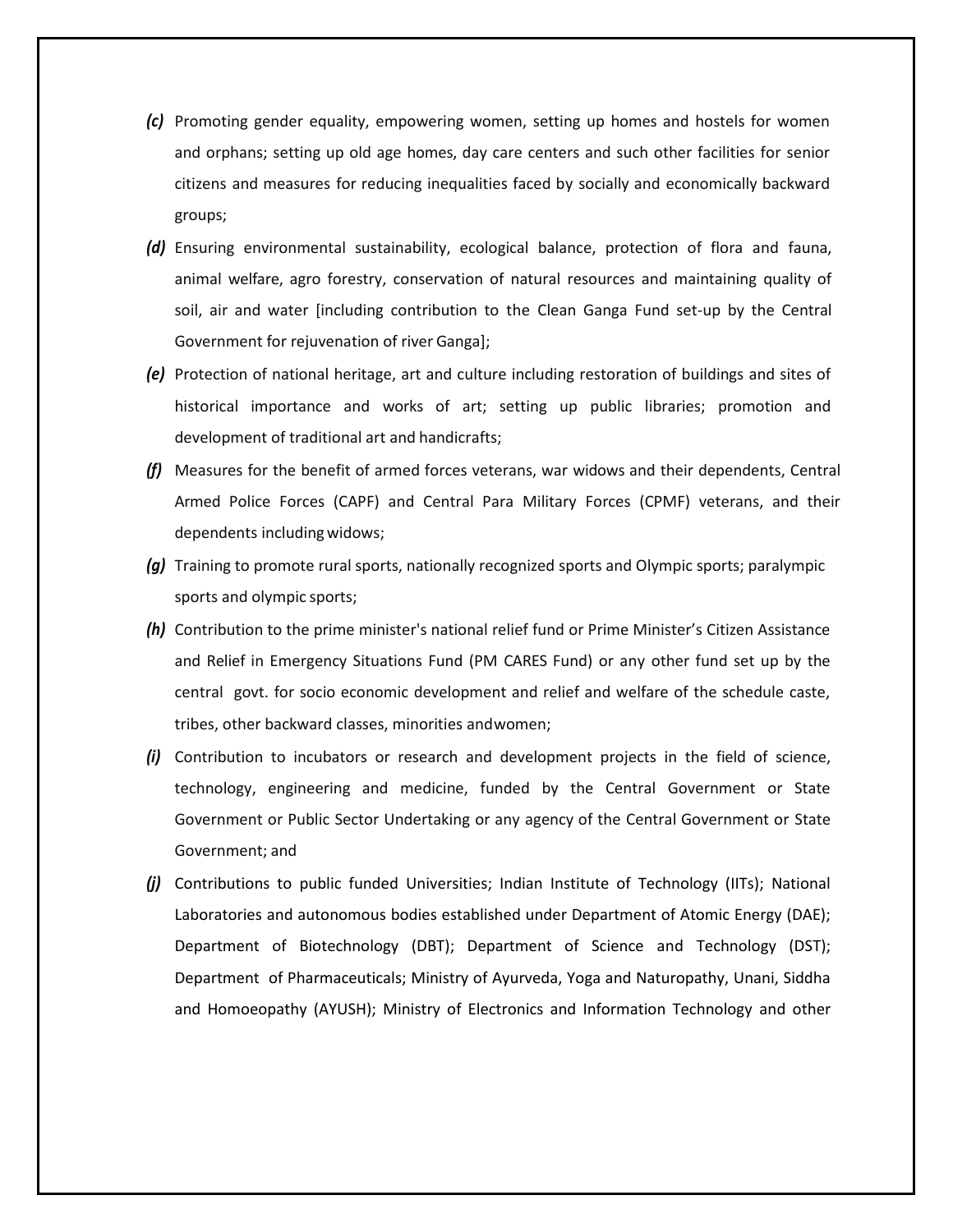bodies, namely Defense Research and Development Organisation (DRDO); Indian Council of Agricultural Research (ICAR); Indian Council of Medical Research (ICMR) and Council of Scientific and Industrial Research (CSIR), engaged in conducting research in science, technology, engineering and medicine aimed at promoting Sustainable Development Goals (SDGs);

*(k)* rural development projects and slum areadevelopment.

**Explanation :** For the purposes of this item, the term `slum area' shall mean any area declared as such by the Central Government or any State Government or any other competent authority under any law for the time being in force.

**Note:** Any surplus arising out of the CSR projects or programs or activities shall not form part of the business profit of a Company.

- *(l)* disaster management, including relief, rehabilitationand reconstruction activities.
- *(m)* Any other measures with the approval of Board of Directors on the recommendation of CSR Committee subject to the provisions of Section 135 of the Companies Act, 2013 and rules made there-under.
- ii. CSR projects or programmes or interventions shall be undertaken by giving preference to the local area or areas around it where it operates, for spending the amount earmarked for CSR activities;
- iii. CSR projects or programmes must not include the initiatives undertaken in pursuance of normal course of business of the Company;
- iv. Projects or programmes or Interventions that benefit only the employees of the Company shall not be considered as CSR;
- v. The Board of the company may decide to undertake its CSR activities as recommended by the CSRR Committee, though a registered trust or a registered society or a company established by the company or its holding or subsidiary or associate company pursuant to Section 135 of the Companies Act, 2013 and rules made there-under;
- vi. Contribution of any amount directly or indirectly to any political party shall not be considered as CSR.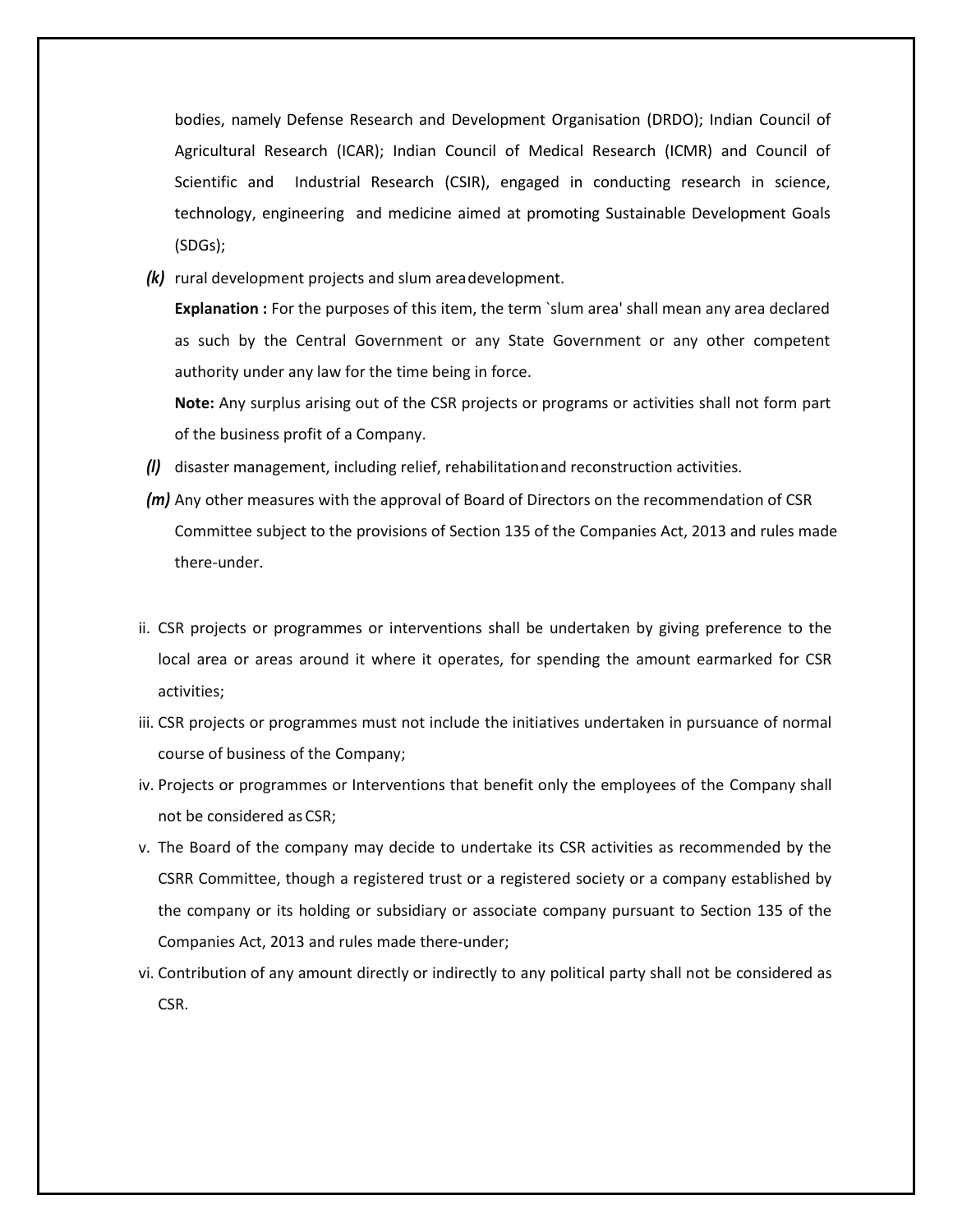## **5. Governance Structure:**

The Company has a well-defined and robust governance structure to oversee the implementation of the CSR Policy, in compliance with the requirements of Section 135 of the Act and Rules made thereunder.



## **(a) Role of Board of Directors**

The roles and responsibilities of the Board of Directors towards CSR shall include:

- Provide recommendations and approval for the annual action plan formulated and presented by the CSR Committee for spending of the prescribed CSRbudget;
- Alter the recommended annual action plan at any time during the financial year, if required, as per the recommendation of its CSR Committee, based on the reasonable justification to that effect;
- Ensure that the Company spends, in every financial year, at least 2% of the average net profits made during the three immediately preceding financial years, in pursuance, of its CSRPolicy;
- Ensure that the Company, treats the CSR Spends i.e. CSR surplus, excess expenditure and unspent CSR funds as per the modalities prescribed in the Companies (Corporate Social Responsibility Policy) Amendment Rules,2021;
- Specify in its Report the reasons for not spending the amount if the Company fails to spend such amount;
- **(b)** Disclose the composition of the CSR Committee, and CSR Policy and Projects approved by the Board on the Company's website, if any, for public access;

**(c)** Constitution of CSR Committee.

In terms of the provisions of Section 135 of the Act and Rules made thereunder, the Board of the Company has constituted a CSR Committee (the Committee), the composition of which meets the criteria as specified in the above Section.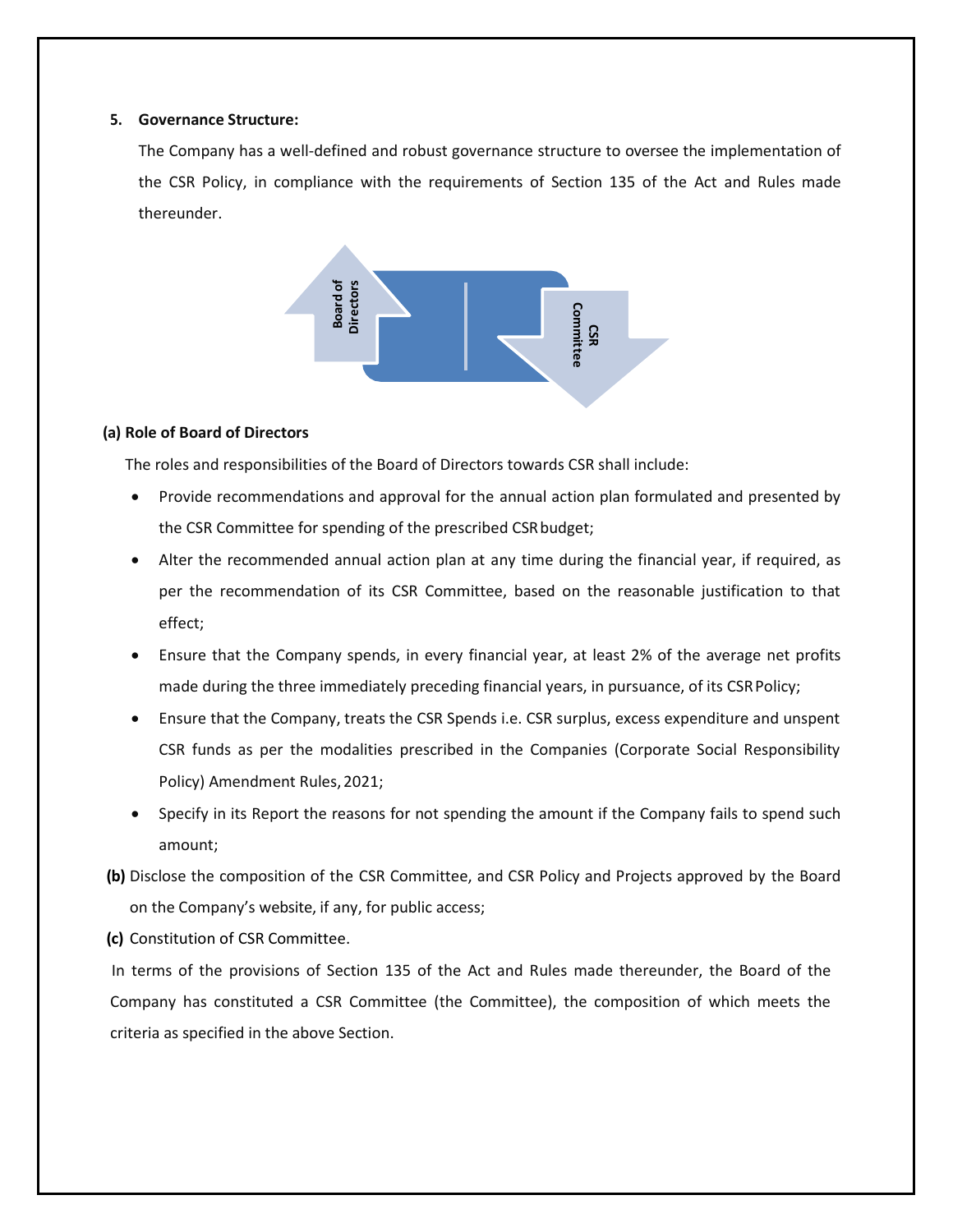## **Functions of CSR Committee**

The Committee shall carry out the following functions:

- (i) Formulate and recommend to the Board, a Corporate Social Responsibility Policy which shall indicate the activities to be undertaken by the Company as specified in Schedule VII of the Companies Act 2013, manner of execution of such activities/projects, modalities of fund utilization and implementation schedules, monitoring and reporting mechanism for the projects, and details of need and impact assessment, if any, for the projects to be undertaken.
- (ii) Recommend the amount of expenditure to be incurred on CSR activities.
- (iii) Monitor the CSR Policy of the Company from time to time.

## **6. Funding and Allocation:**

The Company shall, in every financial year, spend at least 2% of its average net profits made during the three immediately preceding financial years, in pursuance of its CSR Policy.

Explanation: The Average Net Profit shall be computed in accordance with the provisions of Section 198 of the Act.

#### **7. Implementing and Monitoring Process:**

- The CSR Committee will monitor all CSR projects/programmes For this purpose, the Committee would meet as and when required to take note of project wise status of project completion, funds utilization and to compare with budgeted funds and time lines;
- The CSR Committee shall provide guidance on the allocation of the CSR budget on identified thrust areas on an annual basis and seek approval from the Board;
- The CSR Projects will be undertaken based on the annual action plan formulated and recommended by the CSR Committee and approved by the Board. The Board may alter the annual action plan at any time during the financial year, as per the recommendation of the CSR Committee based on reasonable justification to thateffect.

#### **8. Disclosure and Reporting:**

An annual report on CSR containing the prescribed particulars under the CSR Rules shall form part of the Board's Report of the Company.